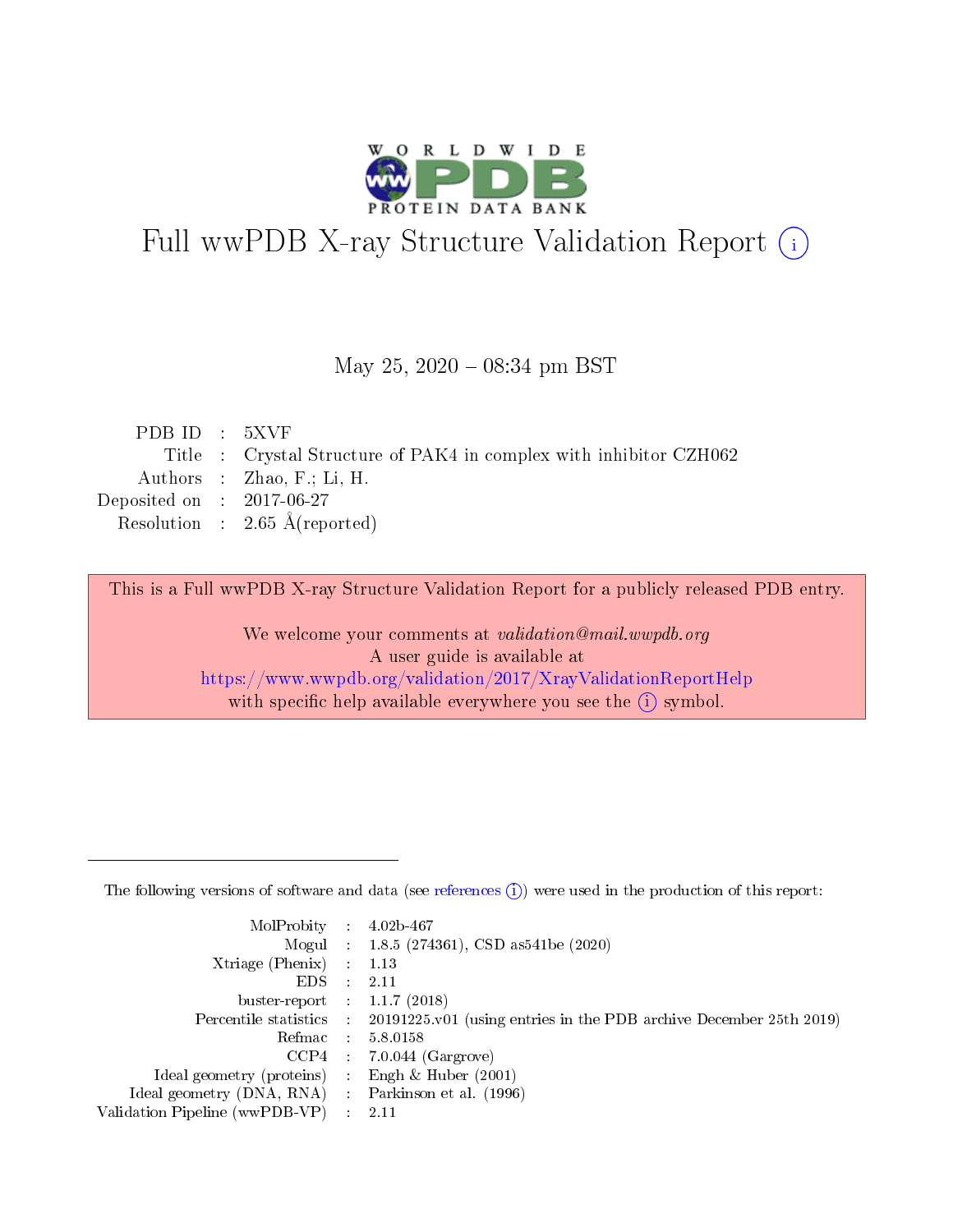# 1 [O](https://www.wwpdb.org/validation/2017/XrayValidationReportHelp#overall_quality)verall quality at a glance  $(i)$

The following experimental techniques were used to determine the structure: X-RAY DIFFRACTION

The reported resolution of this entry is 2.65 Å.

Percentile scores (ranging between 0-100) for global validation metrics of the entry are shown in the following graphic. The table shows the number of entries on which the scores are based.



| Metric                | Whole archive<br>$(\#\text{Entries})$ | Similar resolution<br>$(\#\text{Entries},\, \text{resolution}\; \text{range}(\textup{\AA}))$ |  |  |
|-----------------------|---------------------------------------|----------------------------------------------------------------------------------------------|--|--|
| $R_{free}$            | 130704                                | $1332(2.\overline{68-2.64})$                                                                 |  |  |
| Clashscore            | 141614                                | 1374 (2.68-2.64)                                                                             |  |  |
| Ramachandran outliers | 138981                                | $1349(2.68-2.64)$                                                                            |  |  |
| Sidechain outliers    | 138945                                | $1349(2.68-2.64)$                                                                            |  |  |
| RSRZ outliers         | 127900                                | 1318 (2.68-2.64)                                                                             |  |  |

The table below summarises the geometric issues observed across the polymeric chains and their fit to the electron density. The red, orange, yellow and green segments on the lower bar indicate the fraction of residues that contain outliers for  $>=3, 2, 1$  and 0 types of geometric quality criteria respectively. A grey segment represents the fraction of residues that are not modelled. The numeric value for each fraction is indicated below the corresponding segment, with a dot representing fractions  $\epsilon=5\%$  The upper red bar (where present) indicates the fraction of residues that have poor fit to the electron density. The numeric value is given above the bar.

| Mol | $\cap$ hain | Length | Quality of chain |     |                  |  |  |  |  |
|-----|-------------|--------|------------------|-----|------------------|--|--|--|--|
|     |             |        | 3%               |     |                  |  |  |  |  |
|     |             | 290    | 83%              | 14% | $\bullet\bullet$ |  |  |  |  |

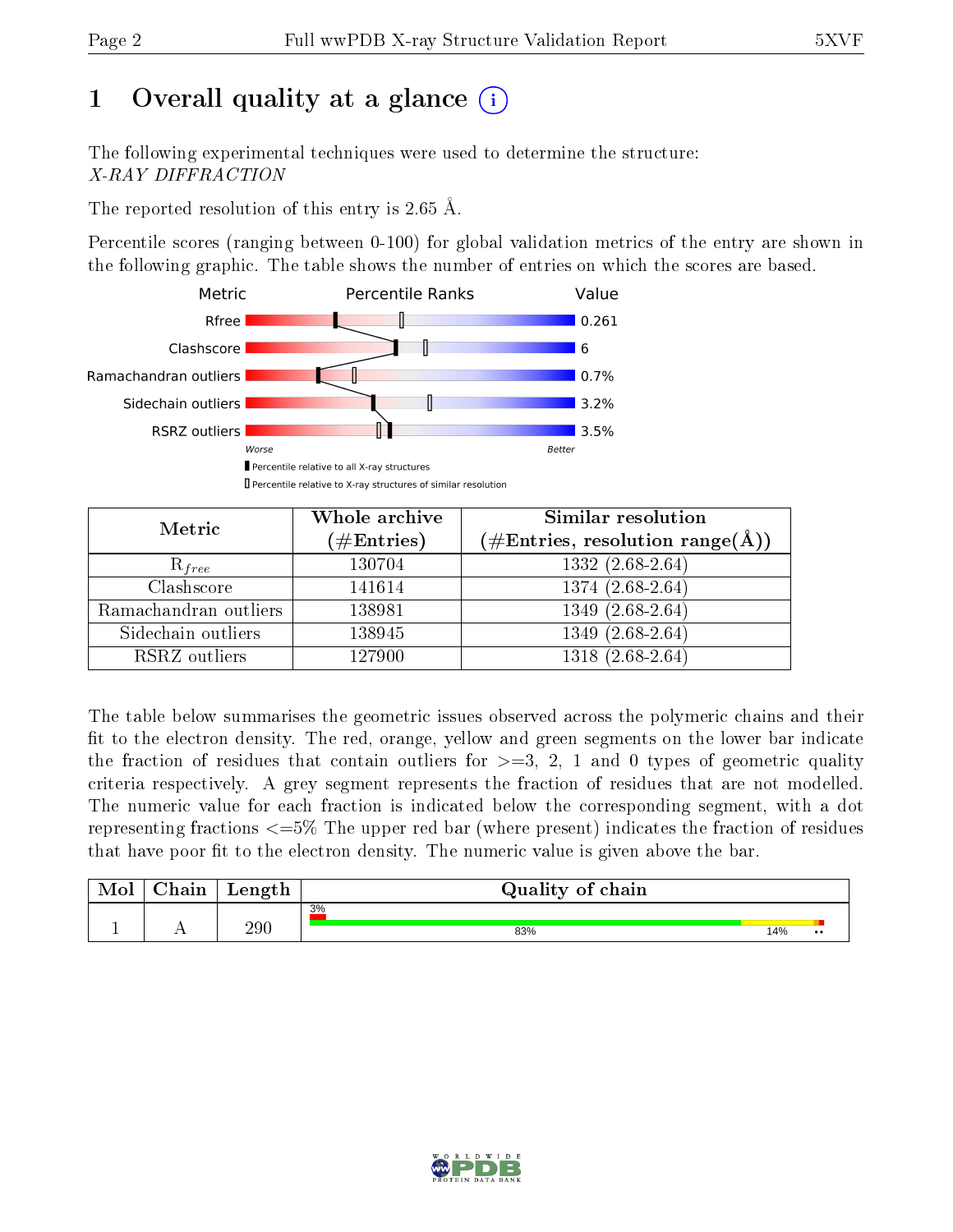# 2 Entry composition  $\left( \cdot \right)$

There are 3 unique types of molecules in this entry. The entry contains 2322 atoms, of which 0 are hydrogens and 0 are deuteriums.

In the tables below, the ZeroOcc column contains the number of atoms modelled with zero occupancy, the AltConf column contains the number of residues with at least one atom in alternate conformation and the Trace column contains the number of residues modelled with at most 2 atoms.

Molecule 1 is a protein called Serine/threonine-protein kinase PAK 4.

| Mol | ${\rm Chain}$ | Residues | $\rm\bf Atoms$    |      |     |     |  | ZeroOcc | $\mid$ AltConf $\mid$ Trace |  |  |
|-----|---------------|----------|-------------------|------|-----|-----|--|---------|-----------------------------|--|--|
|     |               | 290      | Total<br>$2290\,$ | 1459 | 402 | 414 |  |         |                             |  |  |

There is a discrepancy between the modelled and reference sequences:

|     | Chain   Residue   Modelled   Actual |        | – Comment                      | Reference |
|-----|-------------------------------------|--------|--------------------------------|-----------|
| 299 | ${\rm SER}$                         | $\sim$ | expression tag   UNP $O$ 96013 |           |

 Molecule 2 is 2-(4-azanylpiperidin-1-yl)-6-chloranyl-N-(1-methylimidazol-4-yl)quinazolin-4 amine (three-letter code: 8FR) (formula:  $C_{17}H_{20}CIN_7$ ).



| Mol | Chain   Residues | Atoms            |    |  |  | $ZeroOcc \   \ AltConf$ |
|-----|------------------|------------------|----|--|--|-------------------------|
|     |                  | Total C Cl<br>25 | 17 |  |  |                         |

• Molecule 3 is water.

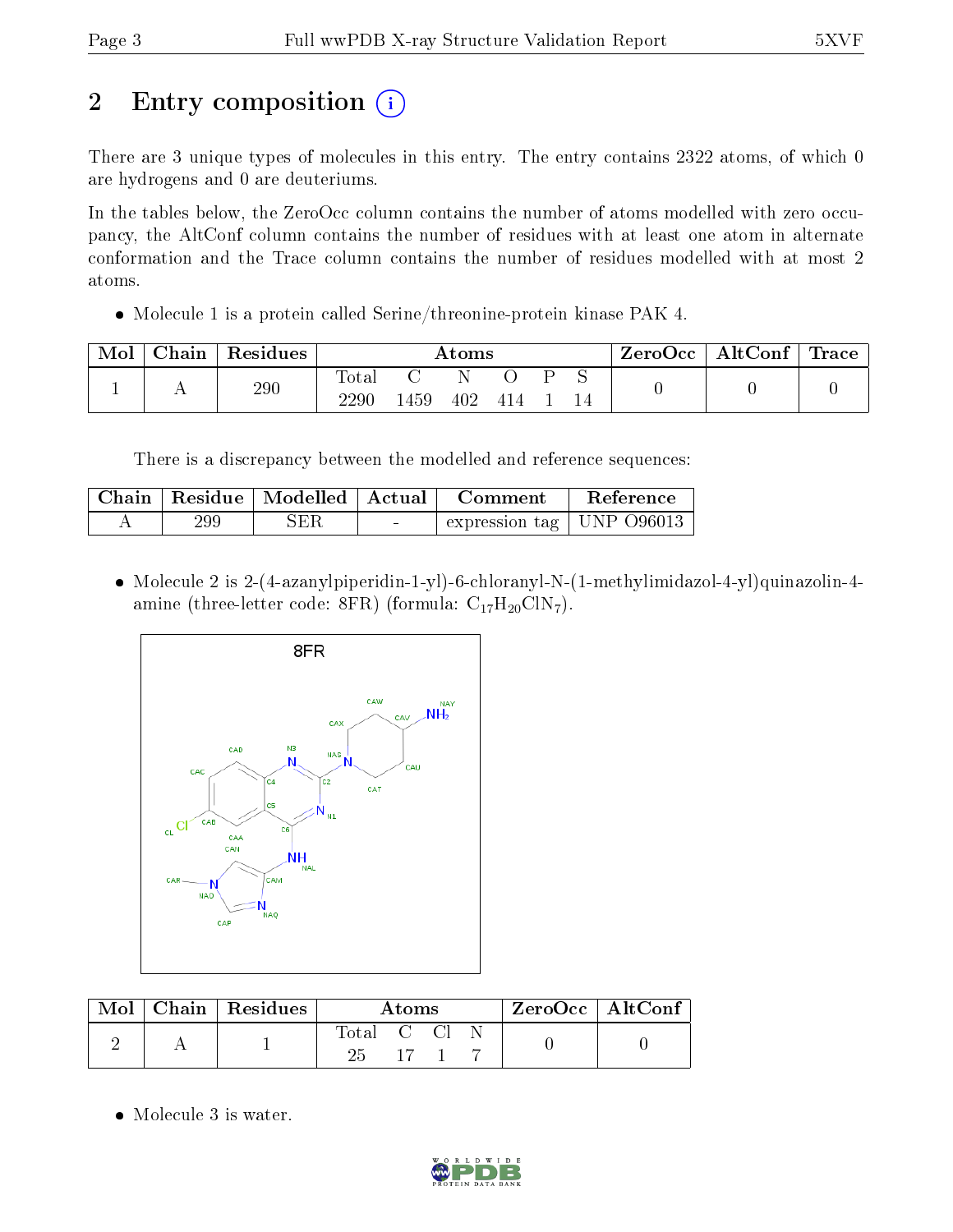|  | $\text{Mol}$   Chain   Residues | Atoms       | $^\top$ ZeroOcc   AltConf |  |
|--|---------------------------------|-------------|---------------------------|--|
|  |                                 | $\rm Total$ |                           |  |

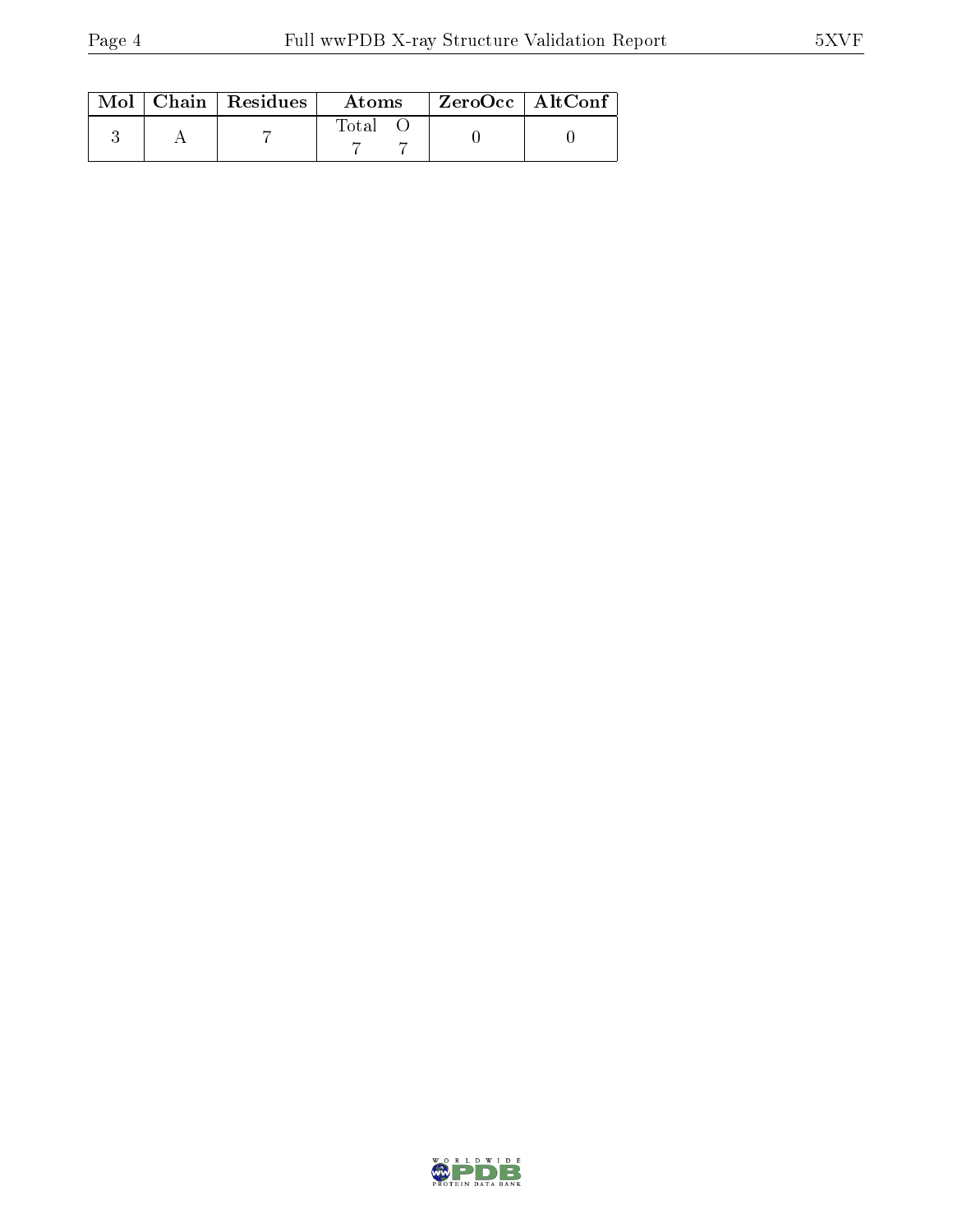# 3 Residue-property plots  $(i)$

These plots are drawn for all protein, RNA and DNA chains in the entry. The first graphic for a chain summarises the proportions of the various outlier classes displayed in the second graphic. The second graphic shows the sequence view annotated by issues in geometry and electron density. Residues are color-coded according to the number of geometric quality criteria for which they contain at least one outlier: green  $= 0$ , yellow  $= 1$ , orange  $= 2$  and red  $= 3$  or more. A red dot above a residue indicates a poor fit to the electron density (RSRZ  $> 2$ ). Stretches of 2 or more consecutive residues without any outlier are shown as a green connector. Residues present in the sample, but not in the model, are shown in grey.

• Molecule 1: Serine/threonine-protein kinase PAK 4



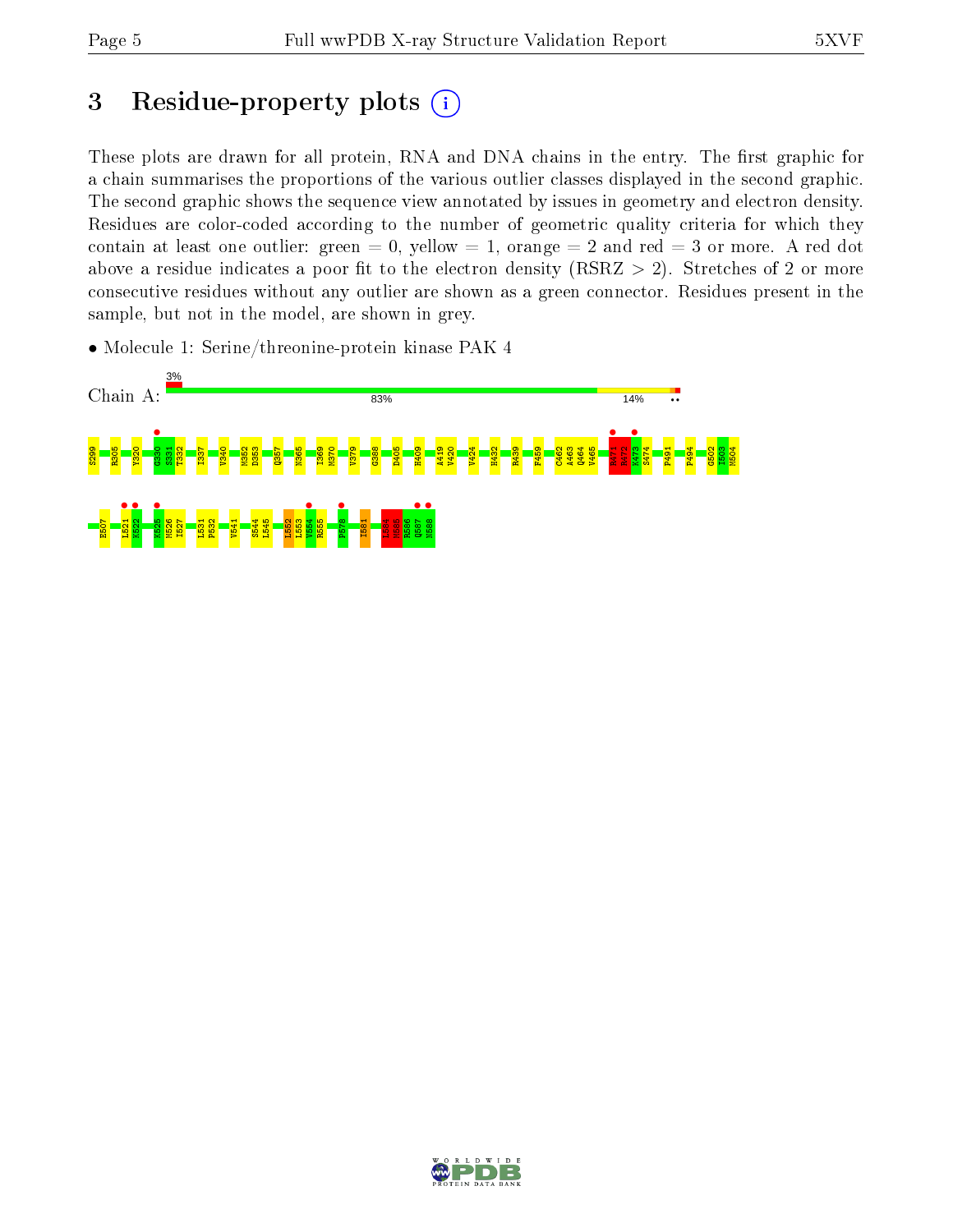## 4 Data and refinement statistics  $(i)$

| Property                                                                 | Value                                            | Source     |
|--------------------------------------------------------------------------|--------------------------------------------------|------------|
| Space group                                                              | P 41 21 2                                        | Depositor  |
| Cell constants                                                           | 65.40Å 180.86Å<br>65.40Å                         |            |
| a, b, c, $\alpha$ , $\beta$ , $\gamma$                                   | $90.00^{\circ}$ $90.00^{\circ}$<br>$90.00^\circ$ | Depositor  |
| Resolution $(A)$                                                         | $37.19 - 2.65$                                   | Depositor  |
|                                                                          | 37.19<br>$-2.65$                                 | <b>EDS</b> |
| % Data completeness                                                      | $99.7(37.19-2.65)$                               | Depositor  |
| (in resolution range)                                                    | 99.8 (37.19-2.65)                                | <b>EDS</b> |
| $R_{merge}$                                                              | 0.09                                             | Depositor  |
| $\mathrm{R}_{sym}$                                                       | (Not available)                                  | Depositor  |
| $\langle I/\sigma(I) \rangle^{-1}$                                       | $3.31$ (at 2.65Å)                                | Xtriage    |
| Refinement program                                                       | PHENIX dev 2689                                  | Depositor  |
| $R, R_{free}$                                                            | 0.194<br>0.251<br>$\mathbf{A}$                   | Depositor  |
|                                                                          | $0.206$ ,<br>0.261                               | DCC        |
| $\mathcal{R}_{free}$ test set                                            | 605 reflections $(5.03\%)$                       | wwPDB-VP   |
| Wilson B-factor $(A^2)$                                                  | 65.8                                             | Xtriage    |
| Anisotropy                                                               | 0.405                                            | Xtriage    |
| Bulk solvent $k_{sol}(\mathrm{e}/\mathrm{A}^3),$ $B_{sol}(\mathrm{A}^2)$ | $0.33$ , 44.2                                    | <b>EDS</b> |
| L-test for twinning <sup>2</sup>                                         | $< L >$ = 0.48, $< L2 >$ = 0.31                  | Xtriage    |
| Estimated twinning fraction                                              | $\overline{\text{No}}$ twinning to report.       | Xtriage    |
| $F_o, F_c$ correlation                                                   | 0.95                                             | <b>EDS</b> |
| Total number of atoms                                                    | 2322                                             | wwPDB-VP   |
| Average B, all atoms $(A^2)$                                             | 74.0                                             | wwPDB-VP   |

Xtriage's analysis on translational NCS is as follows: The largest off-origin peak in the Patterson function is  $5.82\%$  of the height of the origin peak. No significant pseudotranslation is detected.

<sup>&</sup>lt;sup>2</sup>Theoretical values of  $\langle |L| \rangle$ ,  $\langle L^2 \rangle$  for acentric reflections are 0.5, 0.333 respectively for untwinned datasets, and 0.375, 0.2 for perfectly twinned datasets.



<span id="page-5-1"></span><span id="page-5-0"></span><sup>1</sup> Intensities estimated from amplitudes.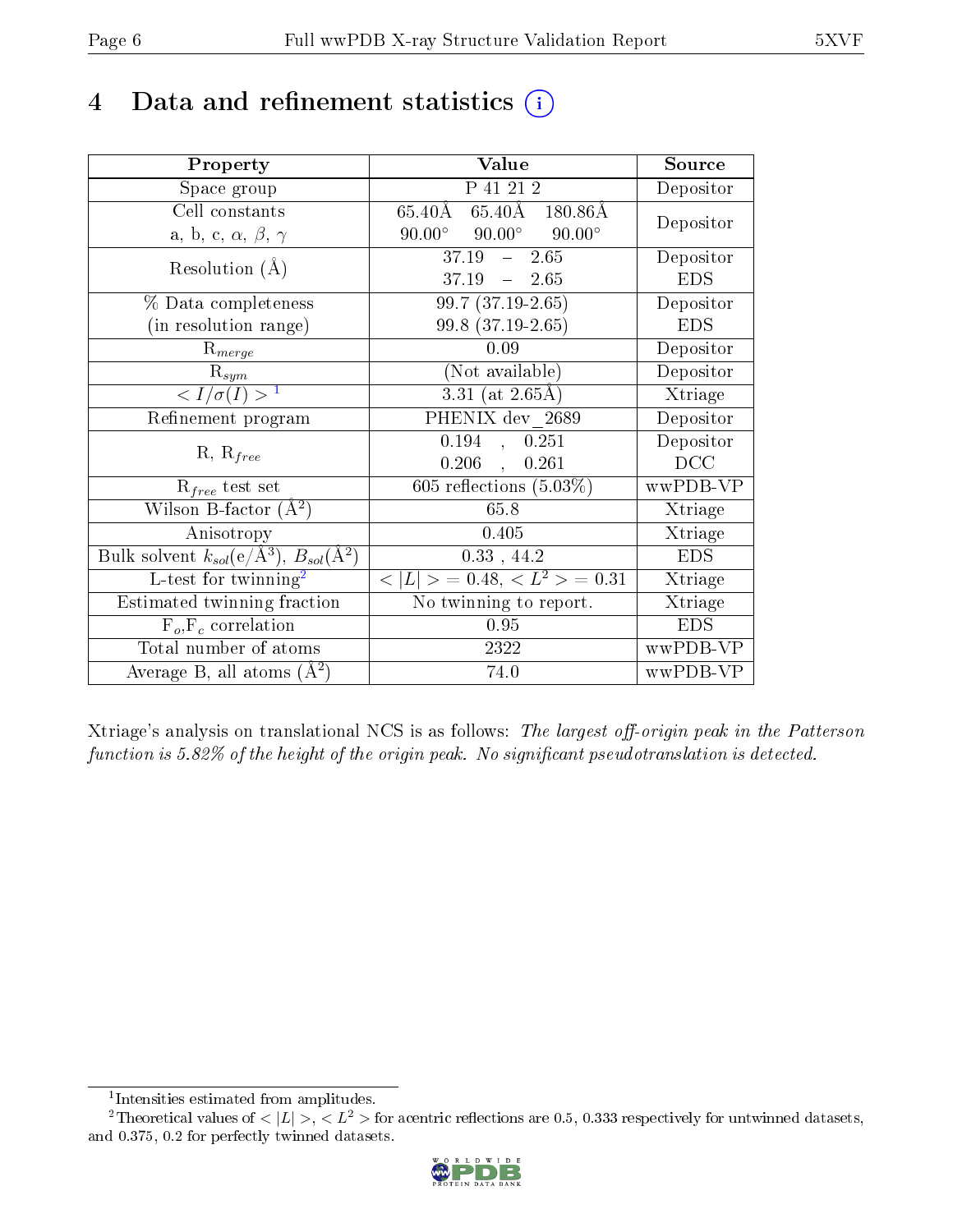# 5 Model quality  $(i)$

## 5.1 Standard geometry  $(i)$

Bond lengths and bond angles in the following residue types are not validated in this section: 8FR, SEP

The Z score for a bond length (or angle) is the number of standard deviations the observed value is removed from the expected value. A bond length (or angle) with  $|Z| > 5$  is considered an outlier worth inspection. RMSZ is the root-mean-square of all Z scores of the bond lengths (or angles).

|  | $Mol$   Chain |      | Bond lengths    | Bond angles |                             |  |
|--|---------------|------|-----------------|-------------|-----------------------------|--|
|  |               | RMSZ | # $ Z  > 5$     | $RMSZ_1$    | $\# Z  > 5$                 |  |
|  |               | 0.50 | $1/2327(0.0\%)$ | 0.63        | $\frac{1}{2}$ 2/3151 (0.1%) |  |

Chiral center outliers are detected by calculating the chiral volume of a chiral center and verifying if the center is modelled as a planar moiety or with the opposite hand.A planarity outlier is detected by checking planarity of atoms in a peptide group, atoms in a mainchain group or atoms of a sidechain that are expected to be planar.

|  | $\mid$ Mol $\mid$ Chain $\mid$ #Chirality outliers $\mid$ #Planarity outliers $\mid$ |
|--|--------------------------------------------------------------------------------------|
|  |                                                                                      |

All (1) bond length outliers are listed below:

|  |      | $\mid$ Mol $\mid$ Chain $\mid$ Res $\mid$ Type $\mid$ Atoms $\mid$ | $\mathbf{Z}$ | $\mid$ Observed( $\AA$ ) $\mid$ Ideal( $\AA$ ) |  |
|--|------|--------------------------------------------------------------------|--------------|------------------------------------------------|--|
|  | ARG. | C-N                                                                |              |                                                |  |

All (2) bond angle outliers are listed below:

| $\vert$ Mol $\vert$ Chain $\vert$ Res $\vert$ Type $\vert$ |     |             | Atoms                             |      | $\mid$ Observed( $^o$ ) $\mid$ Ideal( $^o$ ) $\mid$ |        |
|------------------------------------------------------------|-----|-------------|-----------------------------------|------|-----------------------------------------------------|--------|
|                                                            |     | $471$   ARG | C-N-CA                            | 6.36 | 137.60                                              | 121.70 |
|                                                            | 584 |             | LEU $\vert$ CA-CB-CG $\vert$ 5.00 |      | 126.81                                              | 115.30 |

There are no chirality outliers.

All (2) planarity outliers are listed below:

| Mol | Chain | Res | Type | Group     |
|-----|-------|-----|------|-----------|
|     |       |     | ΑRG  | Peptide   |
|     |       |     | ARG  | Mainchain |

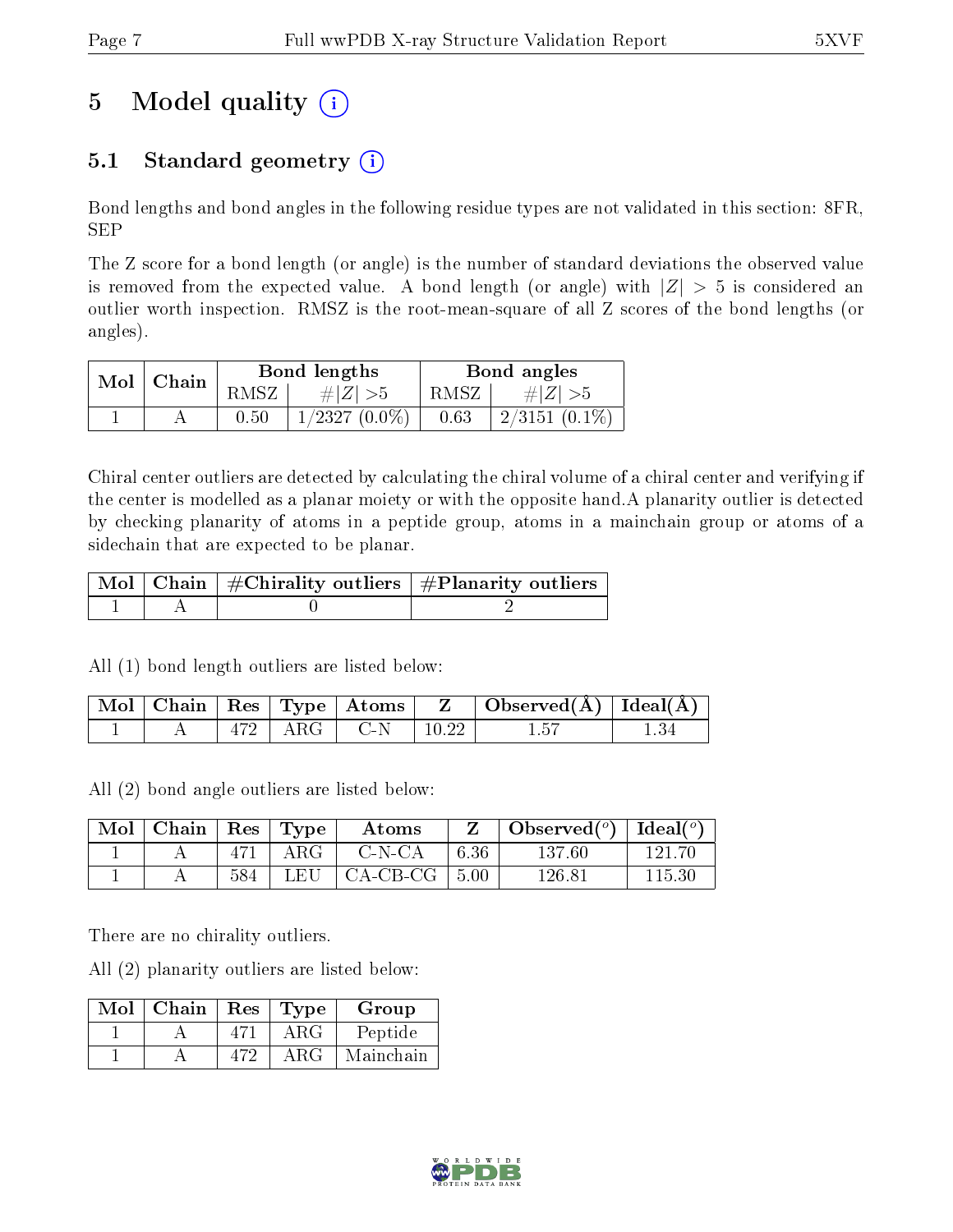### 5.2 Too-close contacts  $(i)$

In the following table, the Non-H and H(model) columns list the number of non-hydrogen atoms and hydrogen atoms in the chain respectively. The H(added) column lists the number of hydrogen atoms added and optimized by MolProbity. The Clashes column lists the number of clashes within the asymmetric unit, whereas Symm-Clashes lists symmetry related clashes.

| Mol |      | Chain   Non-H   $H (model)$   $H (added)$ |      | Clashes   Symm-Clashes |
|-----|------|-------------------------------------------|------|------------------------|
|     | 2290 |                                           | 2343 |                        |
|     |      |                                           |      |                        |
|     |      |                                           |      |                        |
|     | วววว |                                           | 2343 |                        |

The all-atom clashscore is defined as the number of clashes found per 1000 atoms (including hydrogen atoms). The all-atom clashscore for this structure is 6.

All (30) close contacts within the same asymmetric unit are listed below, sorted by their clash magnitude.

| Atom-1                       | Atom-2               | Interatomic       | Clash             |
|------------------------------|----------------------|-------------------|-------------------|
|                              |                      | distance $(A)$    | overlap $(A)$     |
| 1:A:472:ARG:HD2              | 1:A:474:SEP:O3P      | 1.78              | 0.83              |
| 1:A:305:ARG:NH1              | 1: A: 388: GLY: O    | 2.21              | 0.71              |
| 1:A:471:ARG:HD2              | 1:A:491:PRO:HB2      | 1.71              | 0.71              |
| 1:A:365:ASN:ND2              | 1: A:462: CYS:O      | 2.25              | 0.69              |
| 1: A:370:MET:HE3             | 1: A:379: VAL:HG12   | 1.79              | 0.65              |
| 1: A: 332: THR: HG22         | 1: A:352: MET:HG2    | 1.79              | 0.64              |
| 1:A:472:ARG:CD               | 1:A:474:SEP:O3P      | 2.46              | 0.64              |
| 1: A:502: GLY:HA2            | 1: A: 552: LEU: HD23 | 1.82              | 0.62              |
| 1:A:419:ALA:HB3              | 1: A:581: ILE: HD11  | $\overline{1.81}$ | $\overline{0.62}$ |
| 1:A:541:VAL:HG13             | $1: A: 545:$ LEU:HB3 | 1.84              | 0.59              |
| 1: A:581: ILE: HA            | 1: A: 584: LEU: HD11 | 1.86              | 0.58              |
| $1: A:521:$ LEU:HD12         | 1:A:521:LEU:H        | 1.70              | 0.56              |
| 1: A:527: ILE: O             | 1: A: 555: ARG: NH2  | 2.39              | 0.55              |
| 1:A:439:ARG:NH1              | 1:A:463:ALA:HB2      | 2.24              | 0.53              |
| 1:A:472:ARG:O                | 1: A:491: PRO:HA     | 2.09              | 0.51              |
| 1: A:420: VAL:O              | 1:A:424:VAL:HG23     | 2.11              | 0.50              |
| 1:A:432:HIS:CD2              | 1:A:494:PRO:HB3      | 2.48              | 0.48              |
| $1:A:472:ARG:\overline{NH1}$ | 1:A:474:SEP:O3P      | 2.41              | 0.47              |
| 1: A:504:MET:O               | 1: A: 507: GLU: HB2  | 2.15              | 0.47              |
| 1: A:320: TYR: HD1           | 1: A:340: VAL:HG13   | 1.80              | 0.46              |
| 1: A:439: ARG: CZ            | 1:A:463:ALA:HB2      | 2.46              | 0.45              |
| 1: A:585: MET:HE2            | 1: A:585: MET:HB2    | 1.97              | 0.43              |
| 1: A:502: GLY:HA3            | 1: A: 553: LEU: HD21 | 2.01              | 0.42              |
| 1:A:405:ASP:O                | 1:A:409:HIS:HB2      | 2.19              | 0.42              |

Continued on next page...

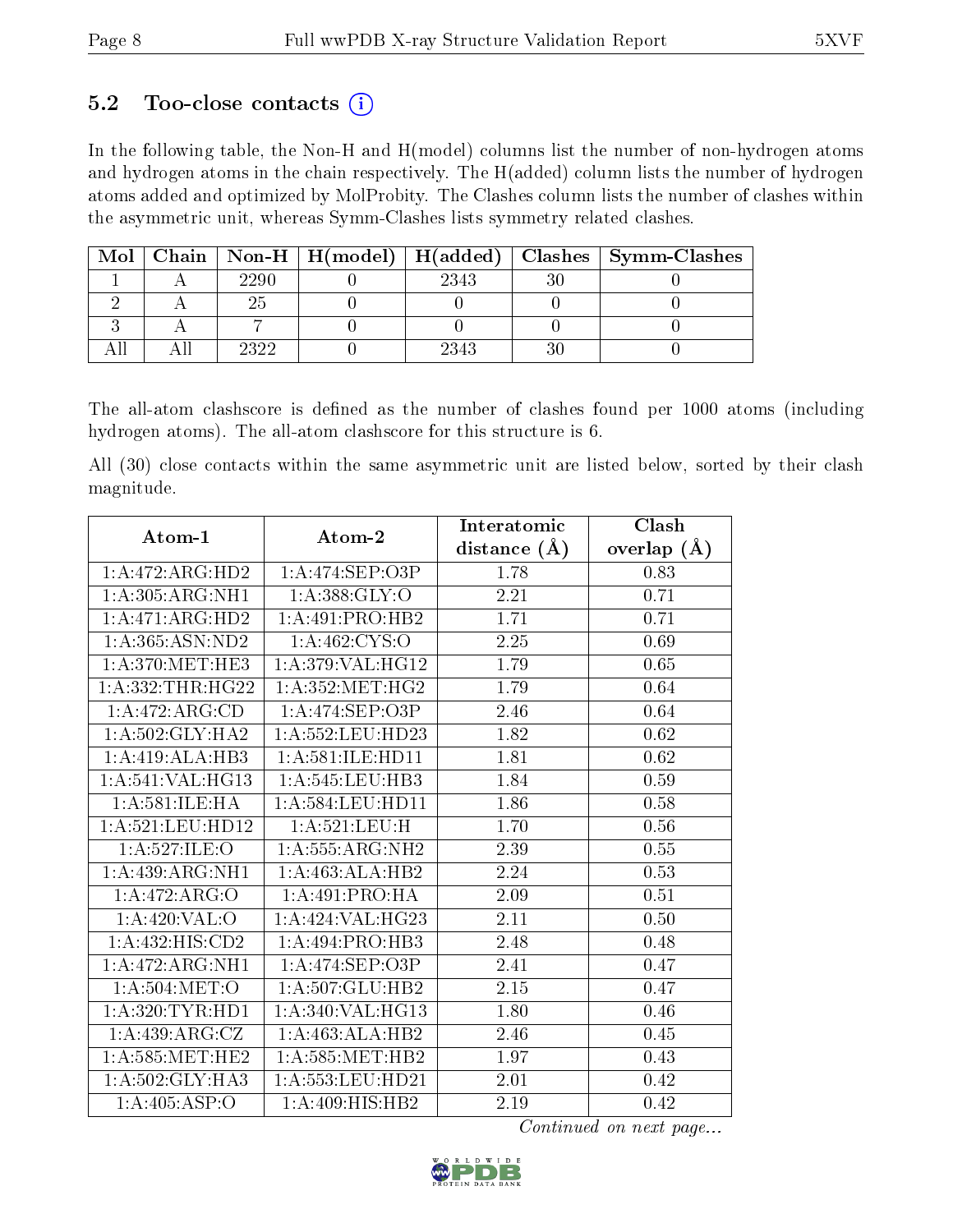| Atom-1           | Atom-2                      | Interatomic    | Clash         |
|------------------|-----------------------------|----------------|---------------|
|                  |                             | distance $(A)$ | overlap $(A)$ |
| 1: A:464: GLN:O  | 1:A:472:ARG:NH2             | 2.50           | 0.41          |
| 1:A:531:LEU:HD12 | $1:A:\overline{531:LEU:HA}$ | 1.96           | 0.41          |
| 1:A:369:ILE:HG13 | 1:A:459:PHE:HB3             | 2.03           | 0.41          |
| 1:A:471:ARG:HB3  | 1:A:491:PRO:HB2             | 2.02           | 0.41          |
| 1:A:337:ILE:HG21 | 1: A: 337: ILE: HD13        | 1.78           | 0.41          |
| 1:A:353:ASP:O    | 1: A:357: GLN: HG2          | 2.21           | በ 41          |

Continued from previous page...

There are no symmetry-related clashes.

### 5.3 Torsion angles  $(i)$

#### 5.3.1 Protein backbone  $(i)$

In the following table, the Percentiles column shows the percent Ramachandran outliers of the chain as a percentile score with respect to all X-ray entries followed by that with respect to entries of similar resolution.

The Analysed column shows the number of residues for which the backbone conformation was analysed, and the total number of residues.

|  |                                                              | $\mid$ Mol $\mid$ Chain $\mid$ Analysed $\mid$ Favoured $\mid$ Allowed $\mid$ Outliers $\mid$ Percentiles $\mid$ |  |  |
|--|--------------------------------------------------------------|------------------------------------------------------------------------------------------------------------------|--|--|
|  | $\mid$ 287/290 (99%)   256 (89%)   29 (10%)   2 (1%)   22 33 |                                                                                                                  |  |  |

All (2) Ramachandran outliers are listed below:

| Mol | Chain | Res | Type |
|-----|-------|-----|------|
|     |       | 585 |      |
|     |       | 532 |      |

#### 5.3.2 Protein sidechains  $(i)$

In the following table, the Percentiles column shows the percent sidechain outliers of the chain as a percentile score with respect to all X-ray entries followed by that with respect to entries of similar resolution.

The Analysed column shows the number of residues for which the sidechain conformation was analysed, and the total number of residues.

| $\mid$ Mol $\mid$ Chain | Analysed                              | Rotameric   Outliers   Percentiles |                       |  |
|-------------------------|---------------------------------------|------------------------------------|-----------------------|--|
|                         | $252/252(100\%)$   244 (97%)   8 (3%) |                                    | 56<br>39 <sup>°</sup> |  |

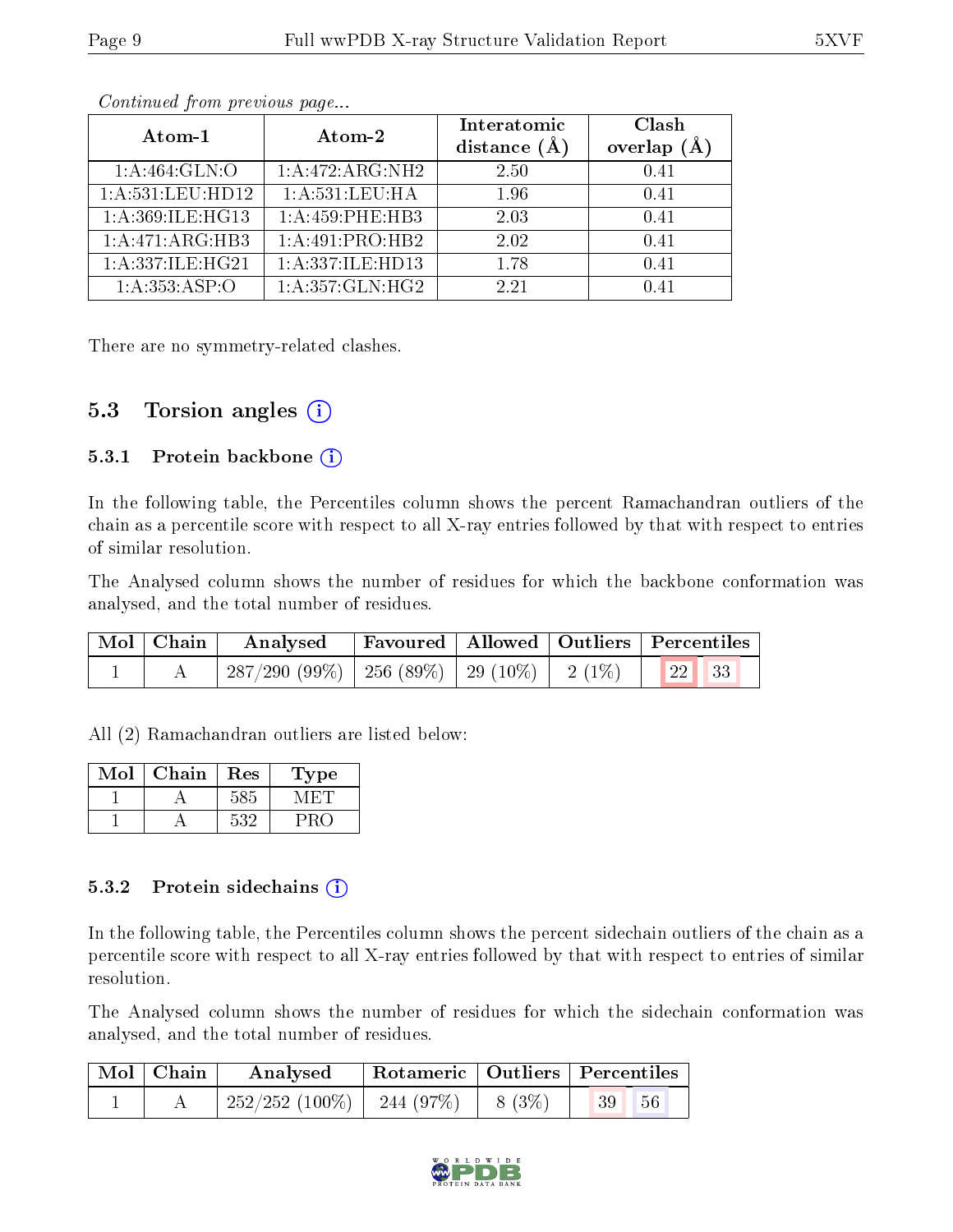| Mol | Chain | Res | <b>Type</b>             |
|-----|-------|-----|-------------------------|
|     |       | 299 | $\overline{\text{SER}}$ |
|     |       | 465 | VAL                     |
| 1   |       | 526 | MET                     |
| 1   | А     | 544 | <b>SER</b>              |
|     |       | 552 | LEU                     |
|     |       | 581 | ILE                     |
|     |       | 584 | LEU                     |
|     |       | 585 | MET                     |

All (8) residues with a non-rotameric sidechain are listed below:

Some sidechains can be flipped to improve hydrogen bonding and reduce clashes. All (1) such sidechains are listed below:

| Mol∣ | Chain   Res | Type |
|------|-------------|------|
|      |             |      |

#### $5.3.3$  RNA  $(i)$

There are no RNA molecules in this entry.

### 5.4 Non-standard residues in protein, DNA, RNA chains (i)

1 non-standard protein/DNA/RNA residue is modelled in this entry.

In the following table, the Counts columns list the number of bonds (or angles) for which Mogul statistics could be retrieved, the number of bonds (or angles) that are observed in the model and the number of bonds (or angles) that are dened in the Chemical Component Dictionary. The Link column lists molecule types, if any, to which the group is linked. The Z score for a bond length (or angle) is the number of standard deviations the observed value is removed from the expected value. A bond length (or angle) with  $|Z| > 2$  is considered an outlier worth inspection. RMSZ is the root-mean-square of all Z scores of the bond lengths (or angles).

| Mol        |  | $\vert$ Type $\vert$ Chain $\vert$ Res $\vert$ Link $\vert$ |        |        |      |                                                    |  | Bond lengths |  | Bond angles |  |
|------------|--|-------------------------------------------------------------|--------|--------|------|----------------------------------------------------|--|--------------|--|-------------|--|
|            |  |                                                             | Counts |        |      | RMSZ   $\# Z  > 2$   Counts   RMSZ   $\# Z  > 2$ ' |  |              |  |             |  |
| <b>SEP</b> |  | 474                                                         |        | 8.9.10 | 1.48 | $1(12\%)$   8,12,14                                |  |              |  |             |  |

In the following table, the Chirals column lists the number of chiral outliers, the number of chiral centers analysed, the number of these observed in the model and the number defined in the Chemical Component Dictionary. Similar counts are reported in the Torsion and Rings columns. '-' means no outliers of that kind were identified.

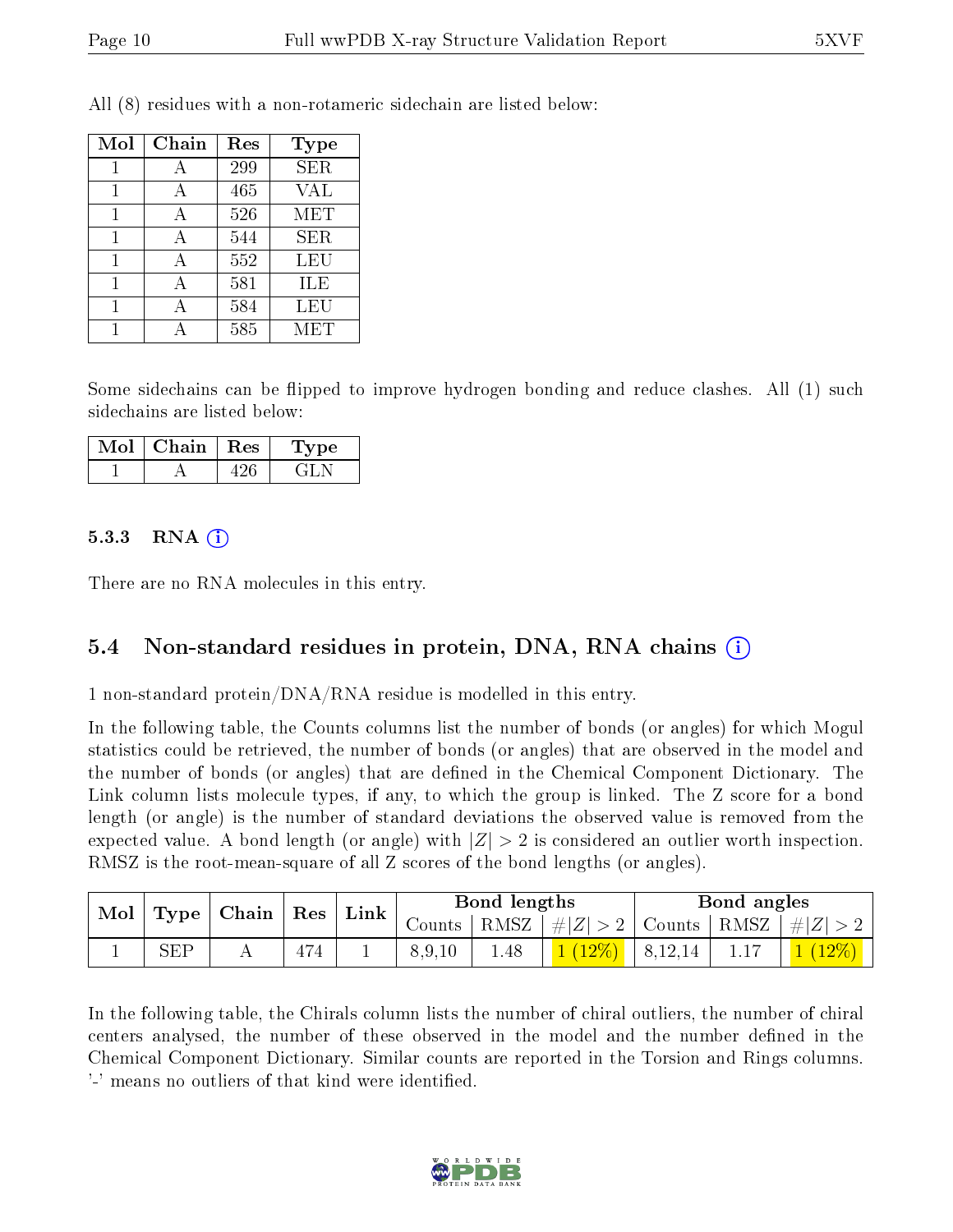|      |     |  | Mol   Type   Chain   Res   Link   Chirals   Torsions   Rings |        |
|------|-----|--|--------------------------------------------------------------|--------|
| -SEP | 474 |  | 1/5/8/10                                                     | $\sim$ |

All (1) bond length outliers are listed below:

|  |  |                            | $\mid$ Mol $\mid$ Chain $\mid$ Res $\mid$ Type $\mid$ Atoms $\mid$ Z $\mid$ Observed(A) $\mid$ Ideal(A) |  |
|--|--|----------------------------|---------------------------------------------------------------------------------------------------------|--|
|  |  | $474$   SEP   P-O1P   3.08 | $1.60\,$                                                                                                |  |

All (1) bond angle outliers are listed below:

|  |  | $\mid$ Mol $\mid$ Chain $\mid$ Res $\mid$ Type $\mid$ $\mid$ Atoms $\mid$ | $\Box$ Observed $(^\circ)$ $\Box$ Ideal $(^\circ)$ |  |
|--|--|---------------------------------------------------------------------------|----------------------------------------------------|--|
|  |  | $\parallel$ SEP $\parallel$ P-OG-CB $\parallel$ -2.51                     |                                                    |  |

There are no chirality outliers.

All (1) torsion outliers are listed below:

| $Mol$   Chain   Res   Type |      | Atoms      |
|----------------------------|------|------------|
|                            | REF. | N-CA-CB-OG |

There are no ring outliers.

1 monomer is involved in 3 short contacts:

|  |       | Mol   Chain   Res   Type   Clashes   Symm-Clashes |
|--|-------|---------------------------------------------------|
|  | I SEP |                                                   |

### 5.5 Carbohydrates  $(i)$

There are no carbohydrates in this entry.

### 5.6 Ligand geometry  $(i)$

1 ligand is modelled in this entry.

In the following table, the Counts columns list the number of bonds (or angles) for which Mogul statistics could be retrieved, the number of bonds (or angles) that are observed in the model and the number of bonds (or angles) that are defined in the Chemical Component Dictionary. The Link column lists molecule types, if any, to which the group is linked. The Z score for a bond length (or angle) is the number of standard deviations the observed value is removed from the expected value. A bond length (or angle) with  $|Z| > 2$  is considered an outlier worth inspection. RMSZ is the root-mean-square of all Z scores of the bond lengths (or angles).

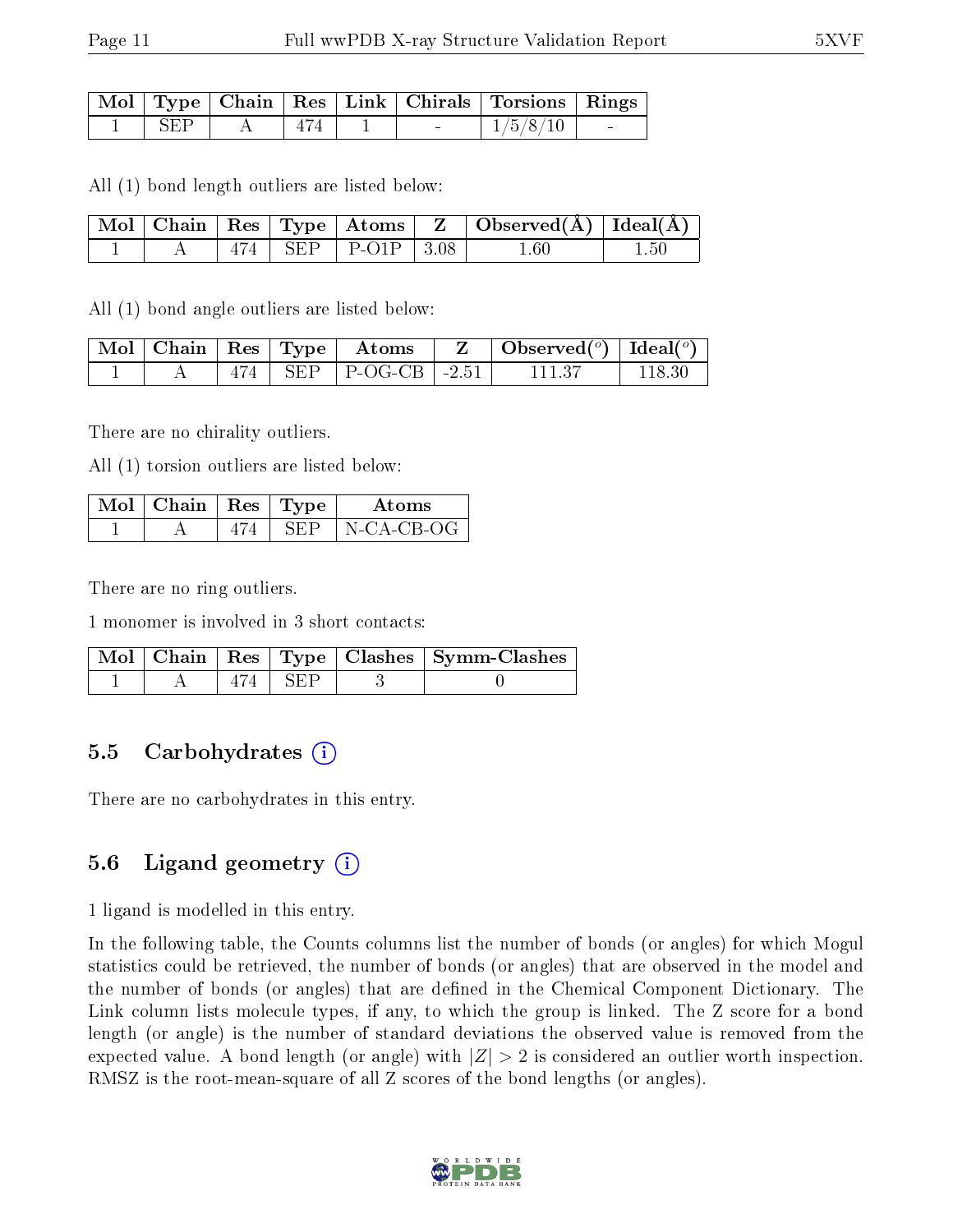| $\mid$ Mol $\mid$ Type $\mid$ Chain |  |     | $\perp$ $\rm Res \perp$ Link $\perp$ | Bond lengths |      |                      | Bond angles |  |                                       |
|-------------------------------------|--|-----|--------------------------------------|--------------|------|----------------------|-------------|--|---------------------------------------|
|                                     |  |     |                                      | Counts       |      | $ RMSZ $ # $ Z  > 2$ |             |  | Counts   RMSZ   $\# Z  > 2$           |
| 8FR                                 |  | 601 | $\sim$                               | 25, 28, 28   | 2.43 | $11(44\%)$ 30,40,40  |             |  | $\vert$ 2.40 $\vert$ 12 (40%) $\vert$ |

In the following table, the Chirals column lists the number of chiral outliers, the number of chiral centers analysed, the number of these observed in the model and the number defined in the Chemical Component Dictionary. Similar counts are reported in the Torsion and Rings columns. '-' means no outliers of that kind were identified.

|     |     |                 |        | Mol   Type   Chain   Res   Link   Chirals   Torsions   Rings |  |
|-----|-----|-----------------|--------|--------------------------------------------------------------|--|
| 8FR | 601 | <b>Contract</b> | $\sim$ | $\mid$ 4/6/18/18 $\mid$ 0/4/4/4 $\mid$                       |  |

All (11) bond length outliers are listed below:

| Mol            | Chain | Res | Type | Atoms     | Z       | Observed $(A)$ | Ideal(A) |
|----------------|-------|-----|------|-----------|---------|----------------|----------|
| $\overline{2}$ | А     | 601 | 8FR  | $C2-NAS$  | 5.97    | 1.46           | 1.35     |
| $\overline{2}$ | А     | 601 | 8FR  | CAM-NAL   | 4.26    | 1.46           | 1.38     |
| $\overline{2}$ | А     | 601 | 8FR  | $C6-C5$   | $-4.17$ | 1.39           | 1.44     |
| 2              | А     | 601 | 8FR  | $C6$ -NAL | 3.69    | 1.41           | 1.36     |
| 2              | А     | 601 | 8FR  | $CAP-NAQ$ | 3.45    | 1.40           | 1.35     |
| $\overline{2}$ | А     | 601 | 8FR  | CAA-CAB   | 3.07    | 1.42           | 1.36     |
| $\overline{2}$ | А     | 601 | 8FR  | $C6-N1$   | 2.69    | 1.36           | 1.32     |
| $\overline{2}$ | А     | 601 | 8FR  | CAD-CAC   | 2.51    | 1.41           | 1.36     |
| $\overline{2}$ | А     | 601 | 8FR  | $C5-C4$   | $-2.38$ | 1.38           | 1.42     |
| $\overline{2}$ | А     | 601 | 8FR  | CAR-NAO   | $-2.15$ | 1.42           | 1.48     |
| $\overline{2}$ | А     | 601 | 8FR  | CAT-NAS   | $-2.11$ | 1.43           | 1.46     |

|  |  | All (12) bond angle outliers are listed below: |  |  |
|--|--|------------------------------------------------|--|--|
|  |  |                                                |  |  |

| Mol            | Chain        | Res | Type | Atoms        | Z       | Observed $(°)$ | $\text{Ideal}({}^o)$ |
|----------------|--------------|-----|------|--------------|---------|----------------|----------------------|
| $\overline{2}$ | А            | 601 | 8FR  | $NAL-C6-N1$  | 4.85    | 123.21         | 118.66               |
| $\overline{2}$ | А            | 601 | 8FR  | $CAA-C5-C6$  | $-4.77$ | 120.58         | 124.88               |
| $\overline{2}$ | А            | 601 | 8FR  | CAX-NAS-C2   | $-4.43$ | 114.35         | 121.69               |
| 2              | A            | 601 | 8FR. | $C5-C4-N3$   | $-4.01$ | 118.55         | 122.81               |
| 2              | $\mathsf{A}$ | 601 | 8FR. | $C5-C6-NAL$  | $-3.93$ | 115.41         | 119.73               |
| $\overline{2}$ | А            | 601 | 8FR  | CAX-NAS-CAT  | 3.87    | 120.06         | 111.52               |
| $\overline{2}$ | А            | 601 | 8FR  | $C6-C5-C4$   | 3.63    | 118.16         | 115.88               |
| $\overline{2}$ | А            | 601 | 8FR  | CAT-CAU-CAV  | 2.70    | 115.92         | 110.82               |
| $\overline{2}$ | A            | 601 | 8FR  | CAW-CAV-CAU  | 2.60    | 112.97         | 110.28               |
| 2              | $\mathsf{A}$ | 601 | 8FR. | $N1$ -C2-NAS | 2.57    | 120.29         | 117.11               |
| $\overline{2}$ | А            | 601 | 8FR. | CAT-NAS-C2   | 2.36    | 125.59         | 121.69               |
| 2              | А            | 601 | 8FR  | CAW-CAX-NAS  | 2.03    | 115.28         | 111.10               |

There are no chirality outliers.

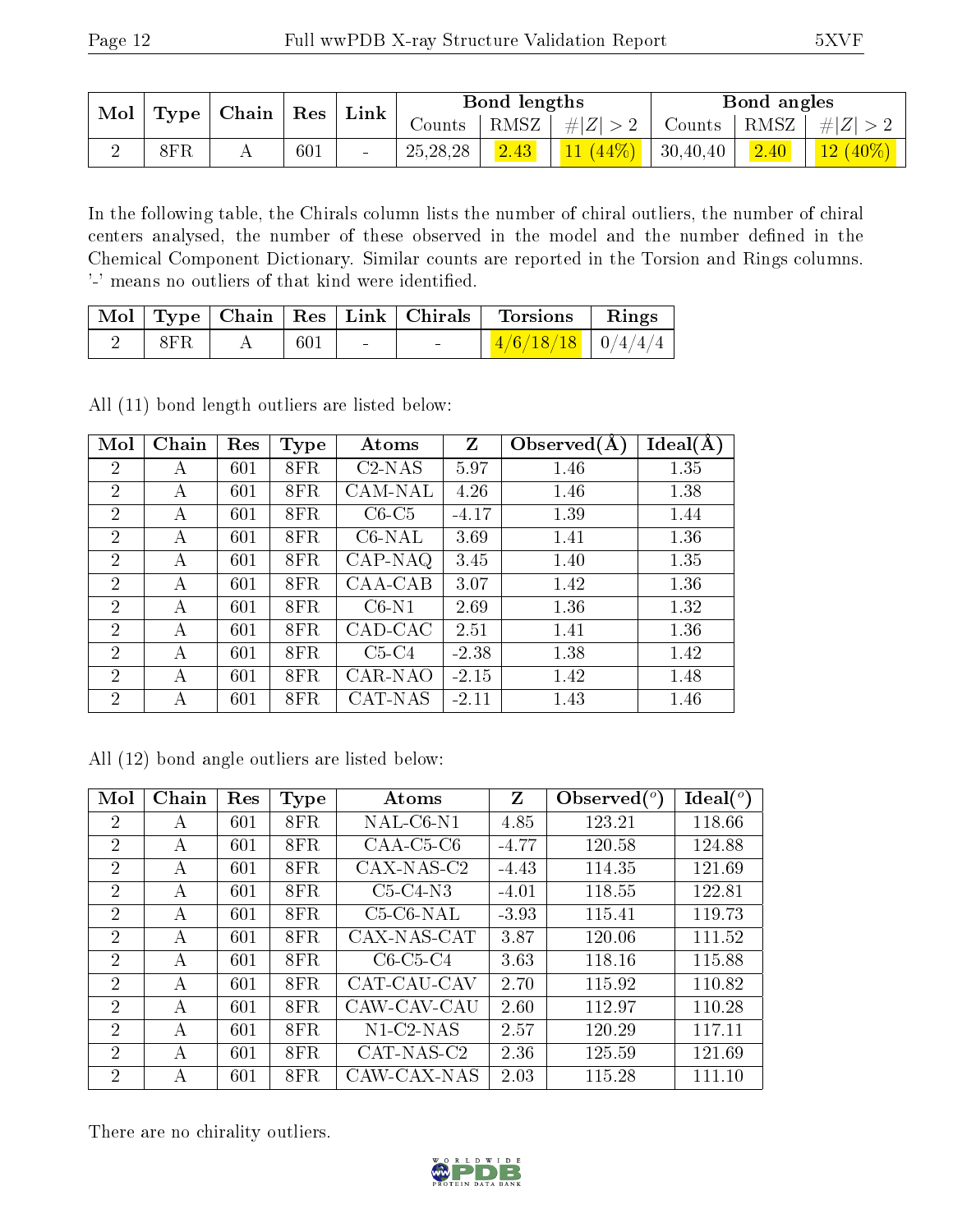| Mol | Chain | Res | Type | Atoms                                                   |
|-----|-------|-----|------|---------------------------------------------------------|
|     |       | 601 | 8FR. | $N1$ -C2-NAS-CAT                                        |
| 2   |       | 601 | 8FR. | $N1$ -C2-NAS-CAX                                        |
| -2  |       | 601 | 8FR. | $N3$ -C2-NAS-CAT                                        |
| 9   |       | 601 | 8FR. | $N3$ -C <sub>2</sub> -N <sub>AS</sub> -C <sub>A</sub> X |

All (4) torsion outliers are listed below:

There are no ring outliers.

No monomer is involved in short contacts.

The following is a two-dimensional graphical depiction of Mogul quality analysis of bond lengths, bond angles, torsion angles, and ring geometry for all instances of the Ligand of Interest. In addition, ligands with molecular weight > 250 and outliers as shown on the validation Tables will also be included. For torsion angles, if less then 5% of the Mogul distribution of torsion angles is within 10 degrees of the torsion angle in question, then that torsion angle is considered an outlier. Any bond that is central to one or more torsion angles identified as an outlier by Mogul will be highlighted in the graph. For rings, the root-mean-square deviation (RMSD) between the ring in question and similar rings identified by Mogul is calculated over all ring torsion angles. If the average RMSD is greater than 60 degrees and the minimal RMSD between the ring in question and any Mogul-identied rings is also greater than 60 degrees, then that ring is considered an outlier. The outliers are highlighted in purple. The color gray indicates Mogul did not find sufficient equivalents in the CSD to analyse the geometry.



### 5.7 [O](https://www.wwpdb.org/validation/2017/XrayValidationReportHelp#nonstandard_residues_and_ligands)ther polymers  $(i)$

There are no such residues in this entry.

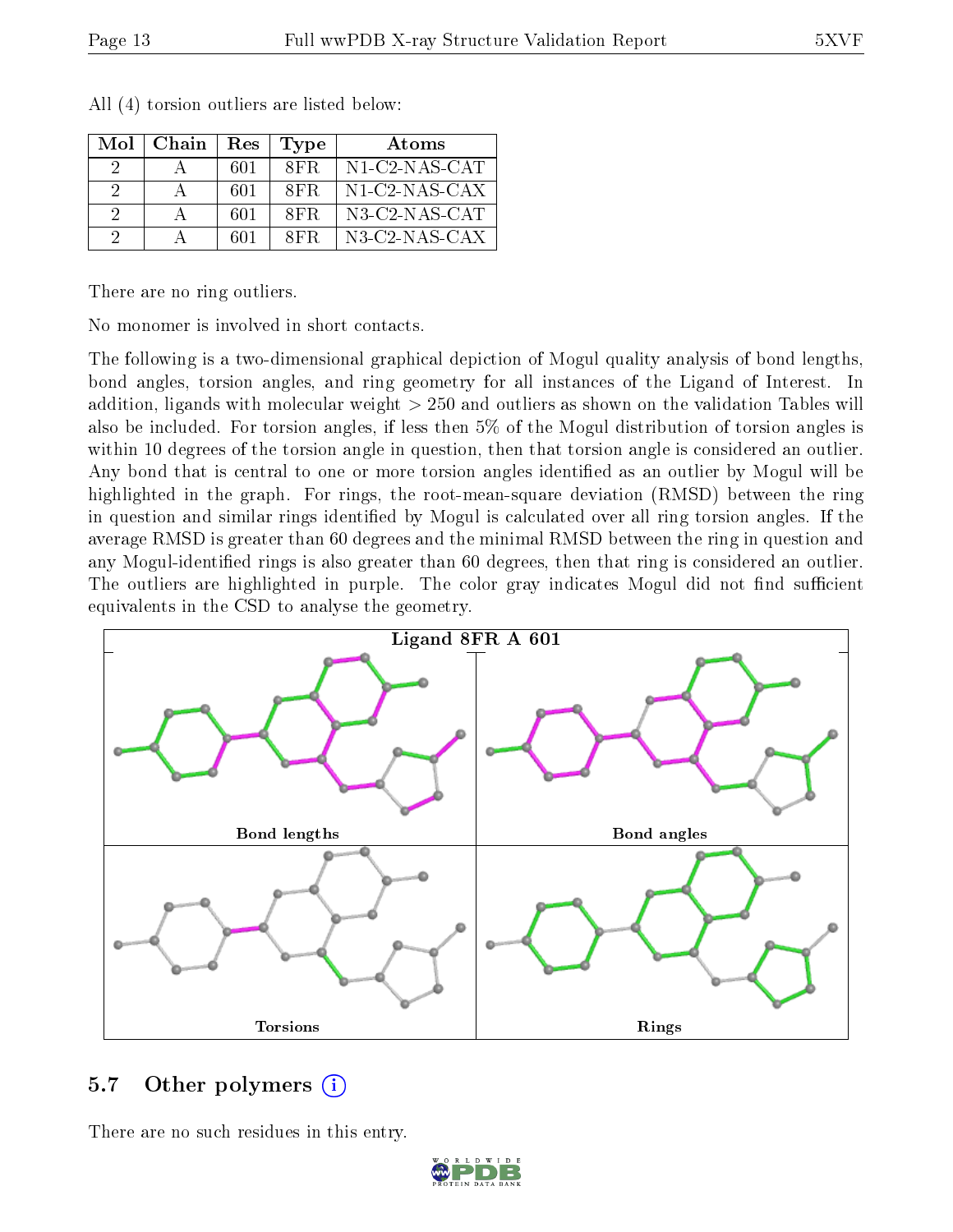## 5.8 Polymer linkage issues (i)

There are no chain breaks in this entry.

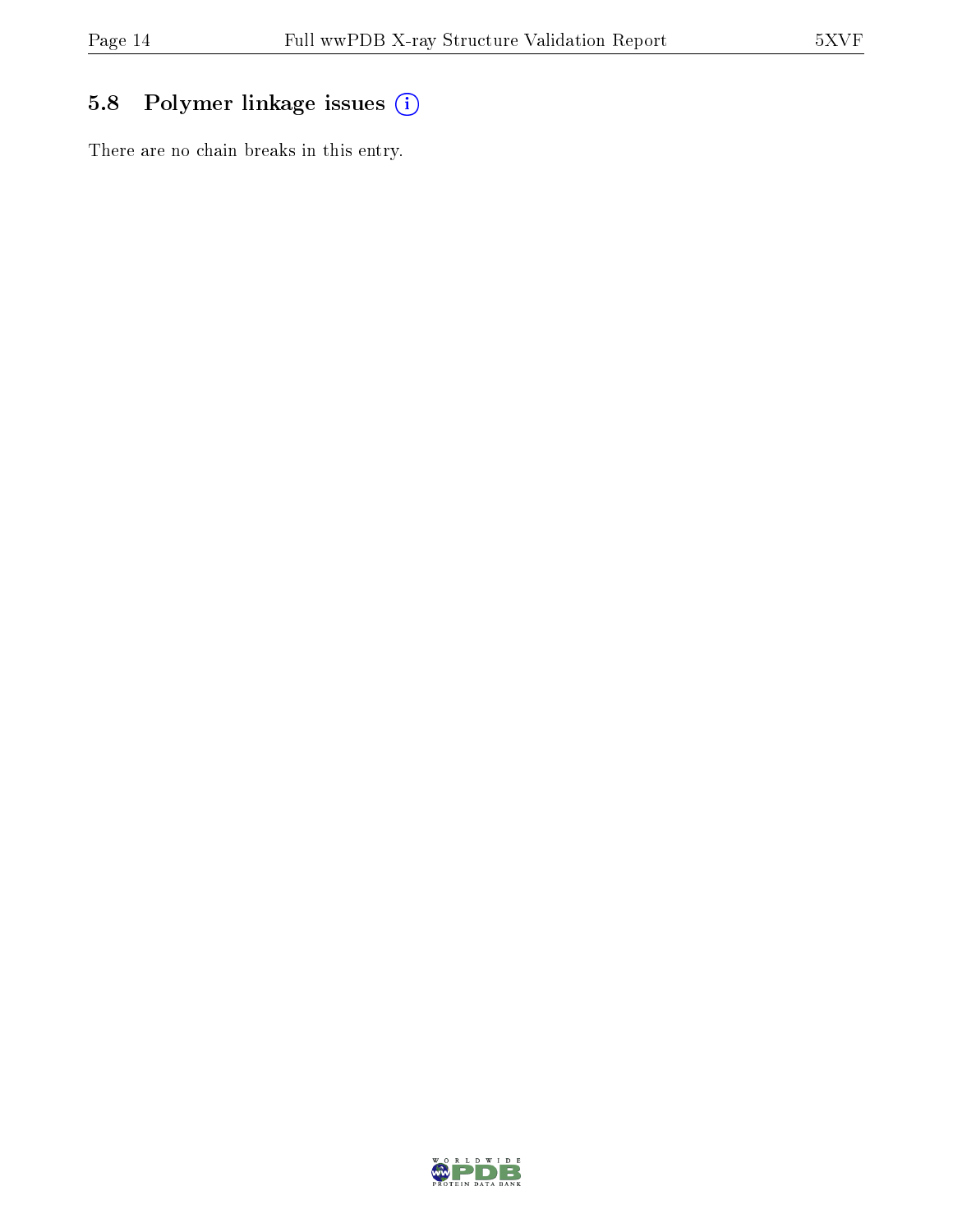## 6 Fit of model and data  $\circ$

### 6.1 Protein, DNA and RNA chains (i)

In the following table, the column labelled  $#RSRZ>2'$  contains the number (and percentage) of RSRZ outliers, followed by percent RSRZ outliers for the chain as percentile scores relative to all X-ray entries and entries of similar resolution. The OWAB column contains the minimum, median,  $95<sup>th</sup>$  percentile and maximum values of the occupancy-weighted average B-factor per residue. The column labelled ' $Q< 0.9$ ' lists the number of (and percentage) of residues with an average occupancy less than 0.9.

| $\bf{Mol}$ | Chain | Analysed        | ${ <\hspace{-1.5pt} {\bf RSRZ} \hspace{-1.5pt}>}$ | $\#\text{RSRZ}\text{>2}$ | $OWAB(A^2)$              | $\mid$ Q<0.9 $\mid$ |
|------------|-------|-----------------|---------------------------------------------------|--------------------------|--------------------------|---------------------|
|            |       | $289/290(99\%)$ | 0.06                                              | $10(3\%)$ 44<br>40       | $\vert$ 42, 70, 110, 121 |                     |

All (10) RSRZ outliers are listed below:

| Mol          | Chain | Res | Type        | <b>RSRZ</b> |
|--------------|-------|-----|-------------|-------------|
| 1            | A     | 587 | <b>GLN</b>  | 4.6         |
| $\mathbf{1}$ | A     | 473 | LYS         | 4.0         |
| 1            | A     | 588 | <b>ASN</b>  | 3.5         |
| 1            | A     | 330 | GLY         | 2.9         |
| 1            | A     | 578 | PRO         | 2.9         |
| 1            | A     | 522 | LYS         | 2.5         |
| 1            | A     | 525 | LYS         | 2.5         |
| 1            | A     | 471 | ${\rm ARG}$ | 2.3         |
| 1            | А     | 521 | LEU         | 2.2         |
| 1            |       | 554 | VAL         | $2.1\,$     |

### 6.2 Non-standard residues in protein, DNA, RNA chains (i)

In the following table, the Atoms column lists the number of modelled atoms in the group and the number defined in the chemical component dictionary. The B-factors column lists the minimum, median,  $95<sup>th</sup>$  percentile and maximum values of B factors of atoms in the group. The column labelled  $Q< 0.9$  lists the number of atoms with occupancy less than 0.9.

|     |  |  | $\boxed{\text{Mol}}$ Type   Chain   Res   Atoms $\boxed{\text{RSCC}}$   RSR   B-factors( $\AA^2$ )   Q<0.9 |  |
|-----|--|--|------------------------------------------------------------------------------------------------------------|--|
| SEP |  |  | $-474$   $10/11$   $0.92$   $0.29$   $83.93.112.117$                                                       |  |

### 6.3 Carbohydrates  $(i)$

There are no carbohydrates in this entry.

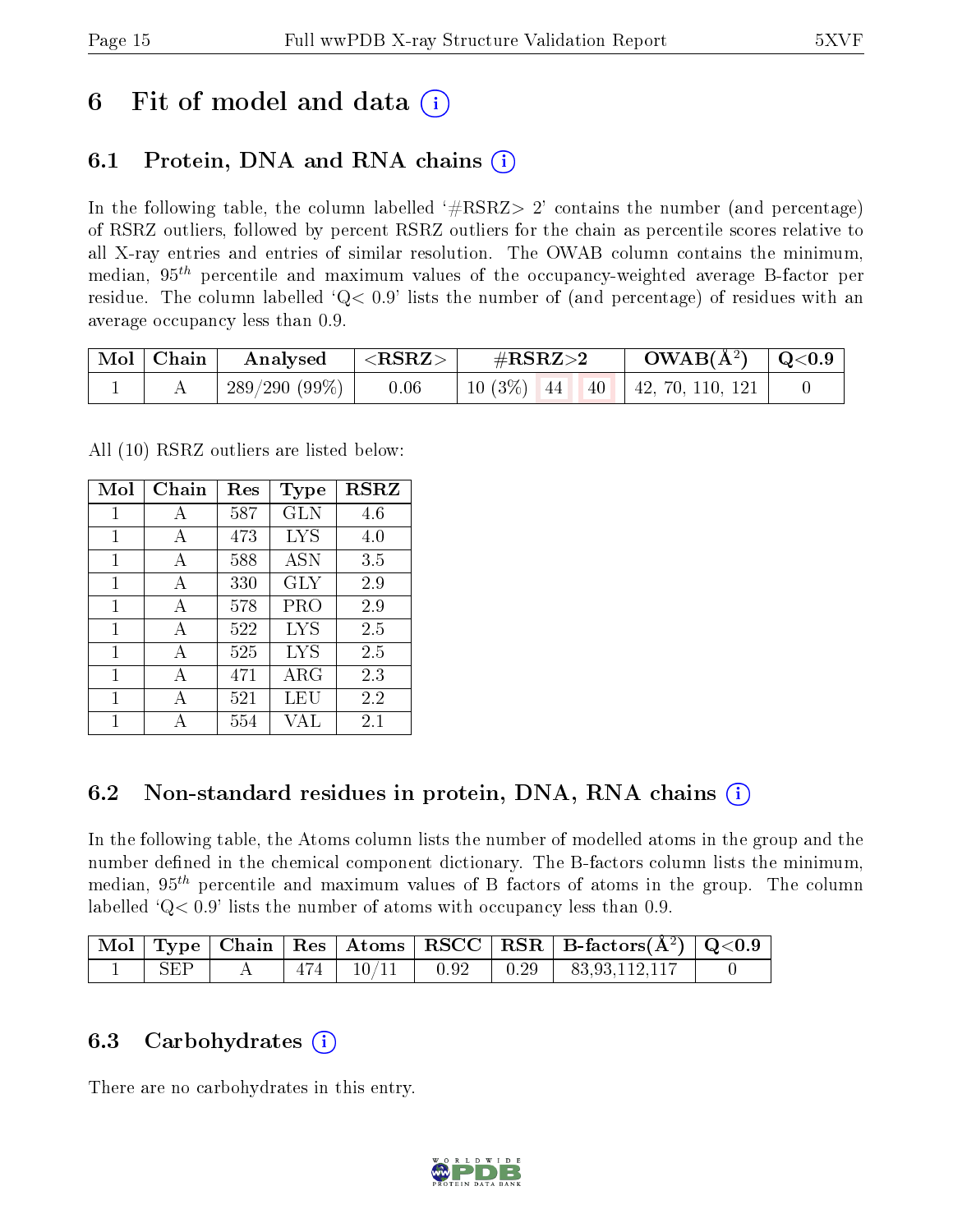### 6.4 Ligands  $(i)$

In the following table, the Atoms column lists the number of modelled atoms in the group and the number defined in the chemical component dictionary. The B-factors column lists the minimum, median,  $95<sup>th</sup>$  percentile and maximum values of B factors of atoms in the group. The column labelled ' $Q< 0.9$ ' lists the number of atoms with occupancy less than 0.9.

|     |         |                       |                  | Mol   Type   Chain   Res   Atoms   RSCC   RSR   B-factors $(A^2)$   Q<0.9 |  |
|-----|---------|-----------------------|------------------|---------------------------------------------------------------------------|--|
| 8FR | $601$ . | $1\quad 25/25$   0.94 | $\parallel$ 0.17 | 40,67,86,88                                                               |  |

The following is a graphical depiction of the model fit to experimental electron density of all instances of the Ligand of Interest. In addition, ligands with molecular weight  $> 250$  and outliers as shown on the geometry validation Tables will also be included. Each fit is shown from different orientation to approximate a three-dimensional view.